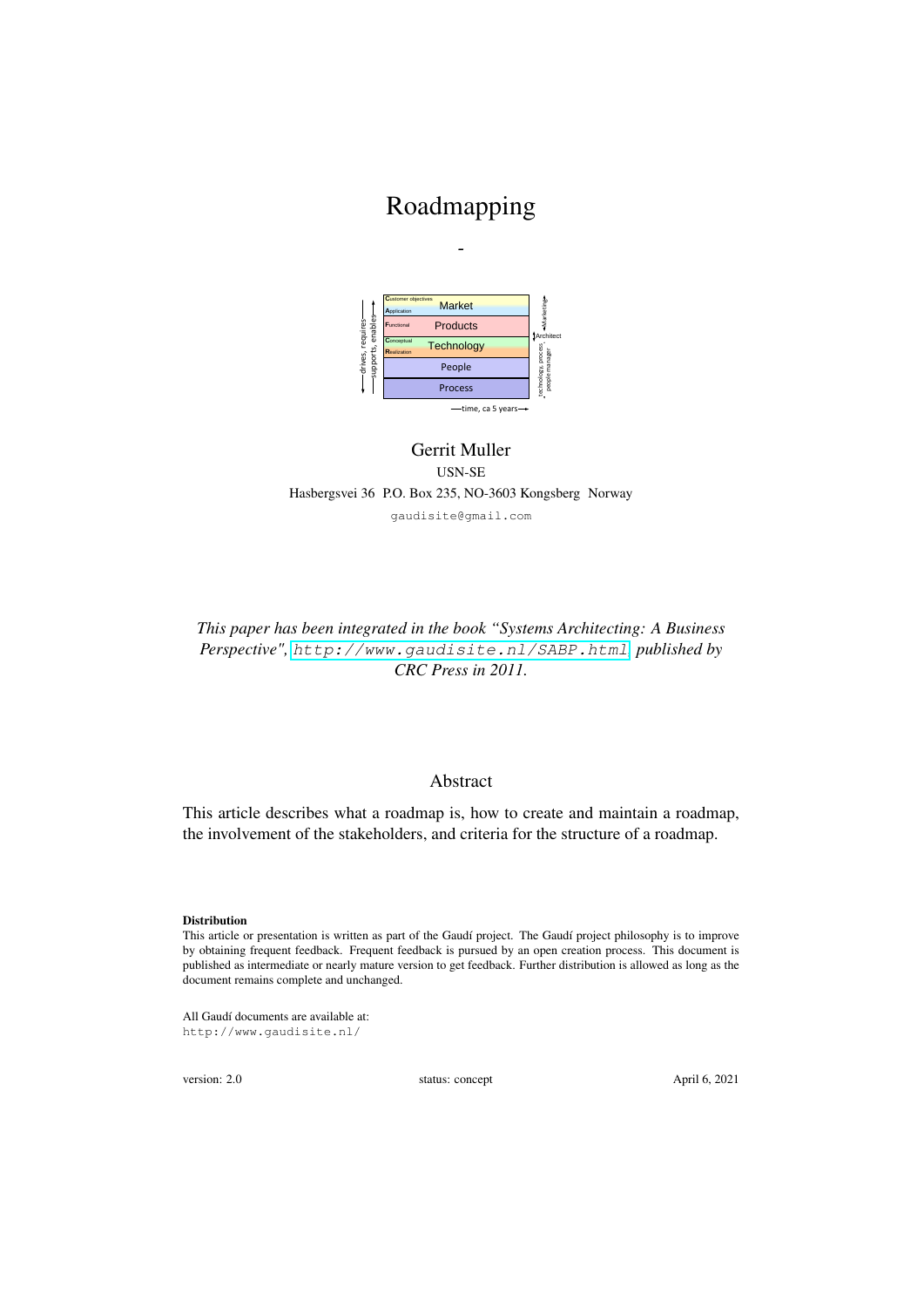## 1 Introduction

The definition of new products is a difficult activity, which frequently ends in a stalemate: "It must be don" versus "It is impossible to realize in such a short time frame". The root cause of this frustrating stalemate is most often the fact that we try to solve a problem in a much too limited scope. Roadmapping is a method to prevent these discussions by lifting the discussion to a wider scope: from single product to product portfolio and from a single generation of products to several generations in many years.

The roadmap is the integrating vision shared by the main stakeholders. A shared vision generates focus for the entire organization and enables a higher degree of cooperating concurrent activities.

We discuss what a roadmap is, how to create and maintain a roadmap, the involvement of the stakeholders and gives criteria for the structure of a roadmap.

## 2 What is in a roadmap?

A roadmap is a visualization of the future (for example 5 years) integrating all relevant business aspects. Figure [1](#page-1-0) shows the typical contents of a roadmap. At the right hand side the owner of the view is shown, while the left hand side shows the asymmetry of the views: the market is driving, while technology people and process are enabling.



<span id="page-1-0"></span>Figure 1: The contents of a typical roadmaps

Key to a good roadmap is the skill of showing the important, relevant issues. The roadmap should provide an immediate insight in the most relevant developments from the 5 mentioned points of view. These issues are primarily related by the time dimension.

The convention used in this article is to show products, technologies, people or process when they are or should be available. In other words the convention is to

Gerrit Muller Roadmapping April 6, 2021 version: 2.0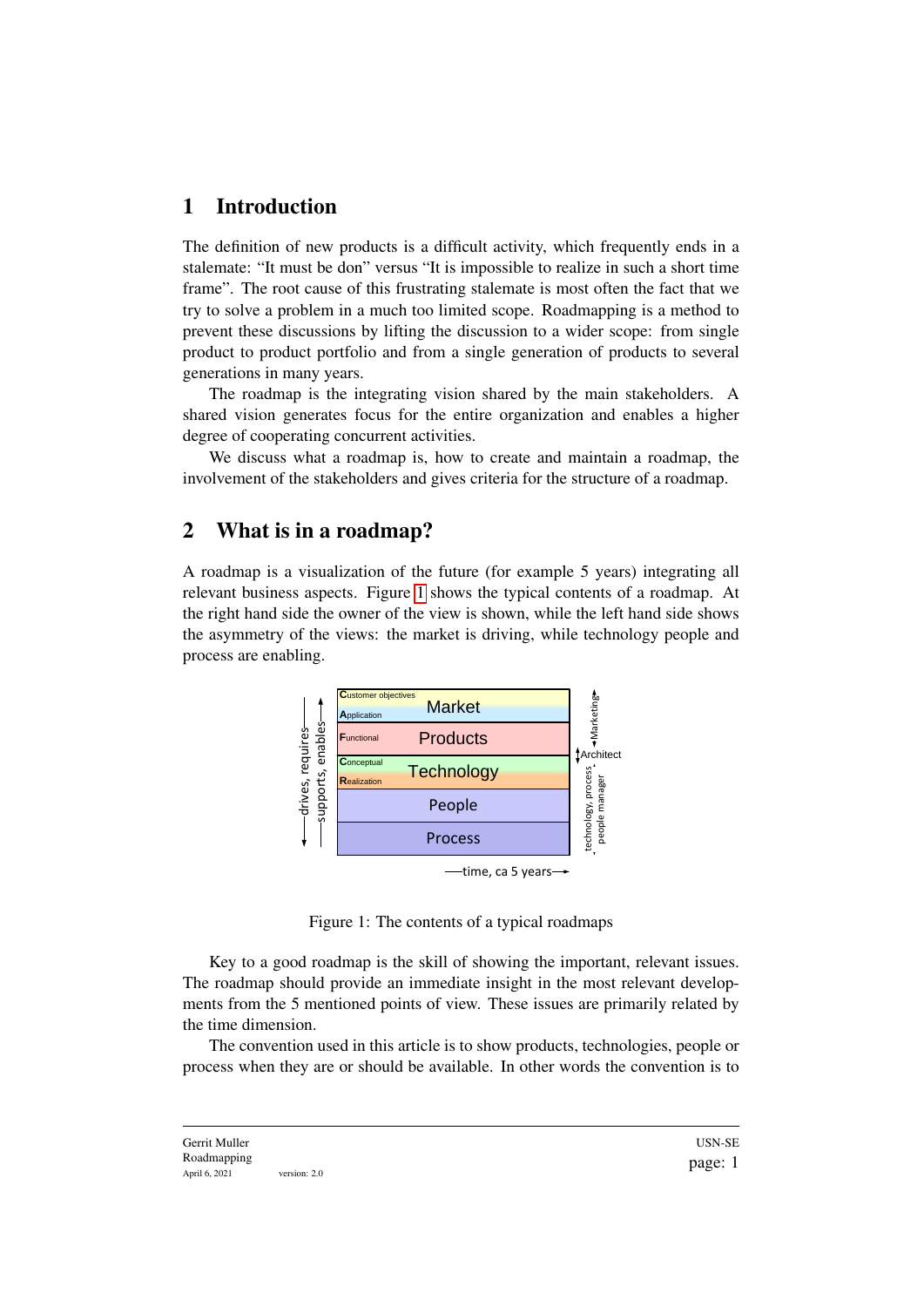be extrovert, be oriented to the outside world. The introvert aspect, when and how to achieve these items, are not directly shown. This information is often implicitly present, since people and process often have to be available before the availability of the technology, and technology often precedes the product.



Figure 2: The roadmap is documented at several levels of detail

<span id="page-2-0"></span>A good roadmap is documented and presented at top level and at a secondary level with more details. Figure [2](#page-2-0) shows the desired granularity of the roadmap documentation, the secondary level is called supporting roadmaps. The top level is important to create and maintain the overview, while the more detailed levels explain the supporting data. The choice of the decomposition into supporting roadmaps depends on the domain. Typically, the supporting roadmaps should maintain an integrated view. Examples of decomposition are:

- One supporting roadmap per key driver.
- One supporting roadmap per application area.

## 3 Why Roadmapping?

The Policy and Planning process as discussed in Chapter ?? relies heavily on roadmapping as tool. The main function of roadmapping is to provide a shared insight and overview of the business in time. This insight and overview enables the management of the 3 other processes:

- the Customer Oriented Process
- the Product Creation Process
- the People, Process, and Technology management Process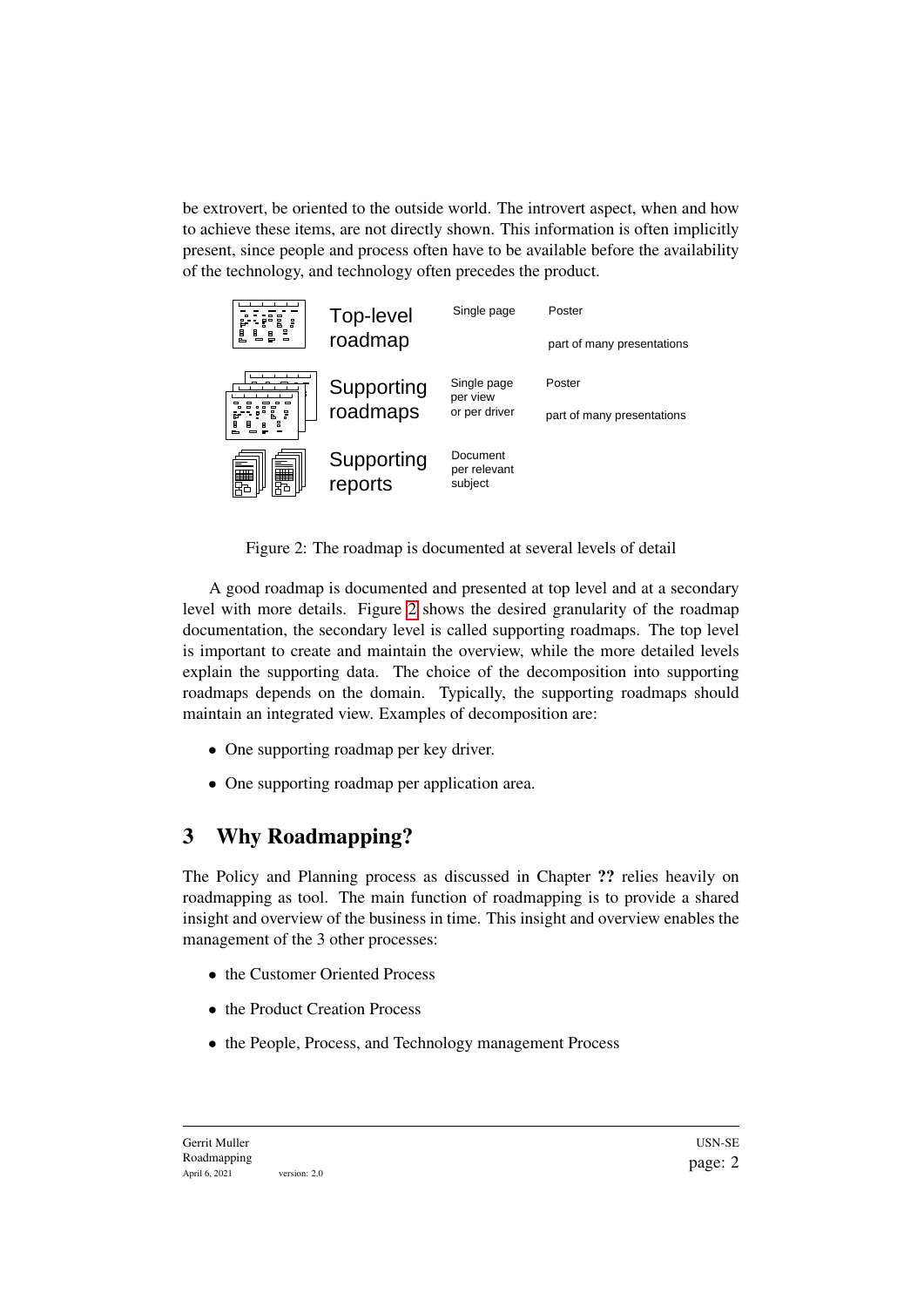Where managing these processes means defining the charter and the constraints for these processes in terms of budgets and results: Where do we spend our money and what do we get back for it?

When no roadmapping is applied then the following problems can occur:

Frequent changes in product policy due to lack of anticipation.

Late start up of long lead activities, such as people recruitment and process change.

Diverging activities of teams due to a lack of shared vision.

Missed market opportunities , due to a too late start.



<span id="page-3-0"></span>Figure 3: Management based on a limited horizon can result in a binary control of product policy decisions

The frequent changes in the product policy are caused by the lack of time perspective. In extreme cases the planning is done with a limited time horizon of, for instance, 1 year. External events which are uncertain in time can shift into view within the limited horizon when popular and disappear again when some other hype is passing by. This effect is shown in Figure [3](#page-3-0)



<span id="page-3-1"></span>Figure 4: Management with a broader time and business perspective results in more moderate control: work with some more or some less people on the feature

Gerrit Muller Roadmapping April 6, 2021 version: 2.0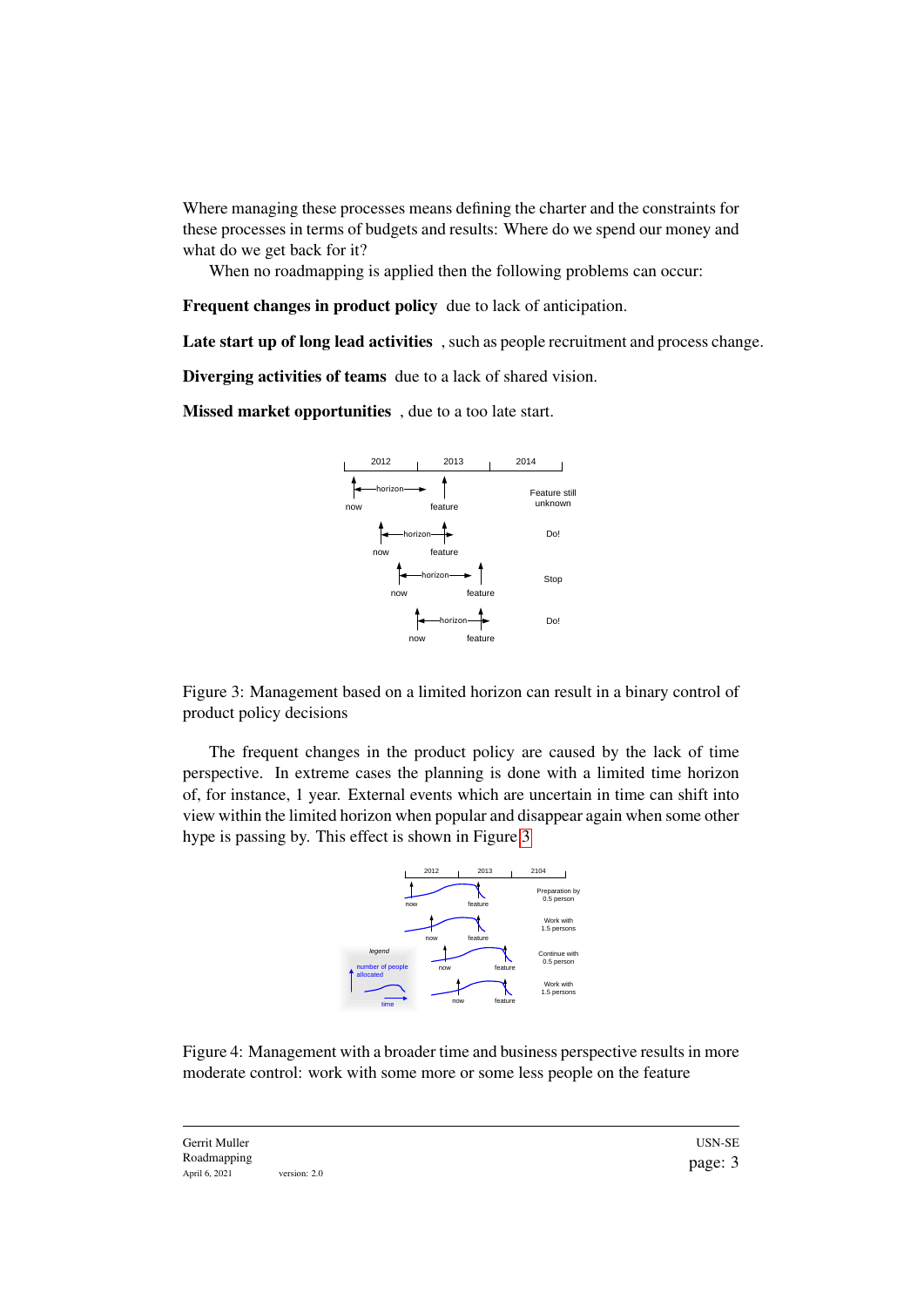The availability of a roadmap will help the operational management to apply a low pass filter on their decisions. The control becomes more analog rather than discrete, where the amount of people can be increased or decreased dependent on the expected delivery date, as shown in figure [4.](#page-3-1)

An inherent benefit of roadmapping is the anticipation, which is especially important for all long lead time aspects. Examples are technology, people and process. This is not limited to development activities only; market preparation, manufacturing and customer support also require anticipation. For example, reliable mass production has a significant lead time.

## 4 How to create and update a roadmap

A roadmap is a joint effort of all relevant stakeholders. Typical stakeholders for roadmapping at a typical high-tech company are

business manager , overall responsible for the enterprise

marketing manager(s)

people, process, and technology manager(s) , often called line or discipline managers

operational manager(s) , e.g. program managers or project leaders

architect(s)



<span id="page-4-0"></span>Figure 5: Creation or Update of a roadmap in "Burst-mode"

An efficient way to create or update a roadmap is to work in "burst-mode": concentrate for a few days entirely on this subject. To make these days productive a good preparation is essential. Figure [5](#page-4-0) shows the roadmap creation or update as three successive bursts of 2 days.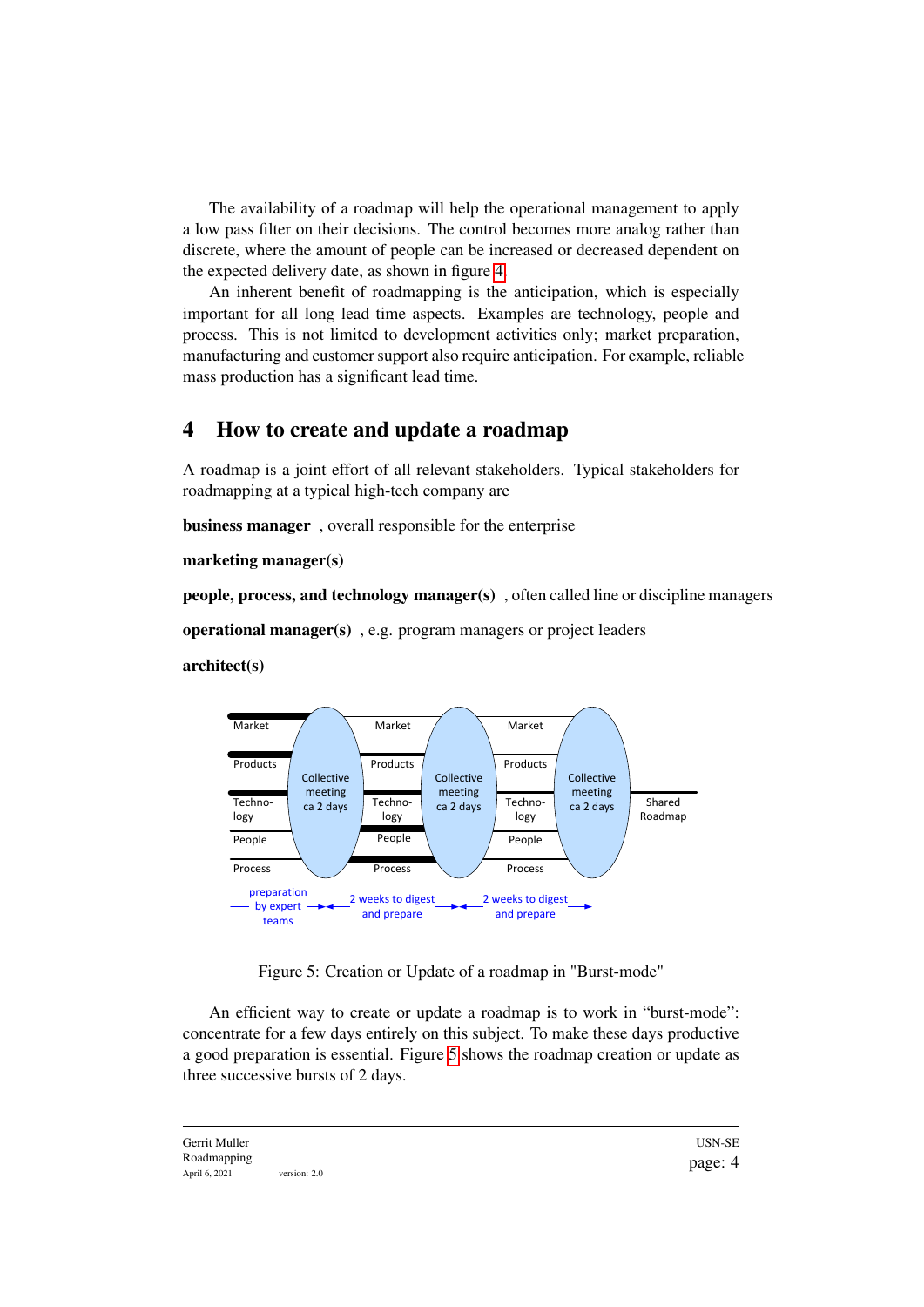The input for the first days is prepared by expert teams. The expert teams focus on the *market*, the *products*, and the *technology* layers of the roadmap. The current status of *people* and *process* should be available in presentable format. The target of the first burst is:

- to get a shared vision on the market
- to make an inventory of possible products as an answer to the needs and developments in the market
- to share the technology status, trends and ongoing work, as starting point for technology roadmap
- to explore the current status of people and process and to identify main issues

Between the first and second burst and between the second and third burst some time should be available, at the one hand to digest the presented material and the discussions, at the other hand to prepare the next session. The target of the second burst is:

- to obtaining a shared vision on the desired technology roadmap
- to sharing the people and process needs for the products and technology defined in the first iteration
- to analyze a few scenarios for the layers *products*, *technologies*, *people*, and *process*

The thickness of the lines in figure [5](#page-4-0) indicates the amount of preparation work for that specific part of the roadmap. It clearly shows the the shift in attention from the market side in the beginning to the people and process side later. This shift in attention corresponds with the asymmetry in figure [1:](#page-1-0) the market is driving the business, the people and processes are enabling the business.

The function of the collective meetings is to iterate over all these aspects and to make explicit business decisions. The *products* layer of the roadmap should be consistent with the *technology*, *people* and *process* layers of the roadmap. Note that the marketing roadmap may not be fulfilled by the products roadmap, an explicit business decision can be made to leave market segments to the competition.

Figure [6](#page-6-0) shows the roadmap activities in time. Vertical the same convention is used as in figure [1:](#page-1-0) the higher layers drive the lower layers in the roadmap. This figure immediately shows that although "products" are driving the technology, the sequence in making and updating the roadmap is different: the technological opportunities are discussed before detailing the *products* layer of the roadmap.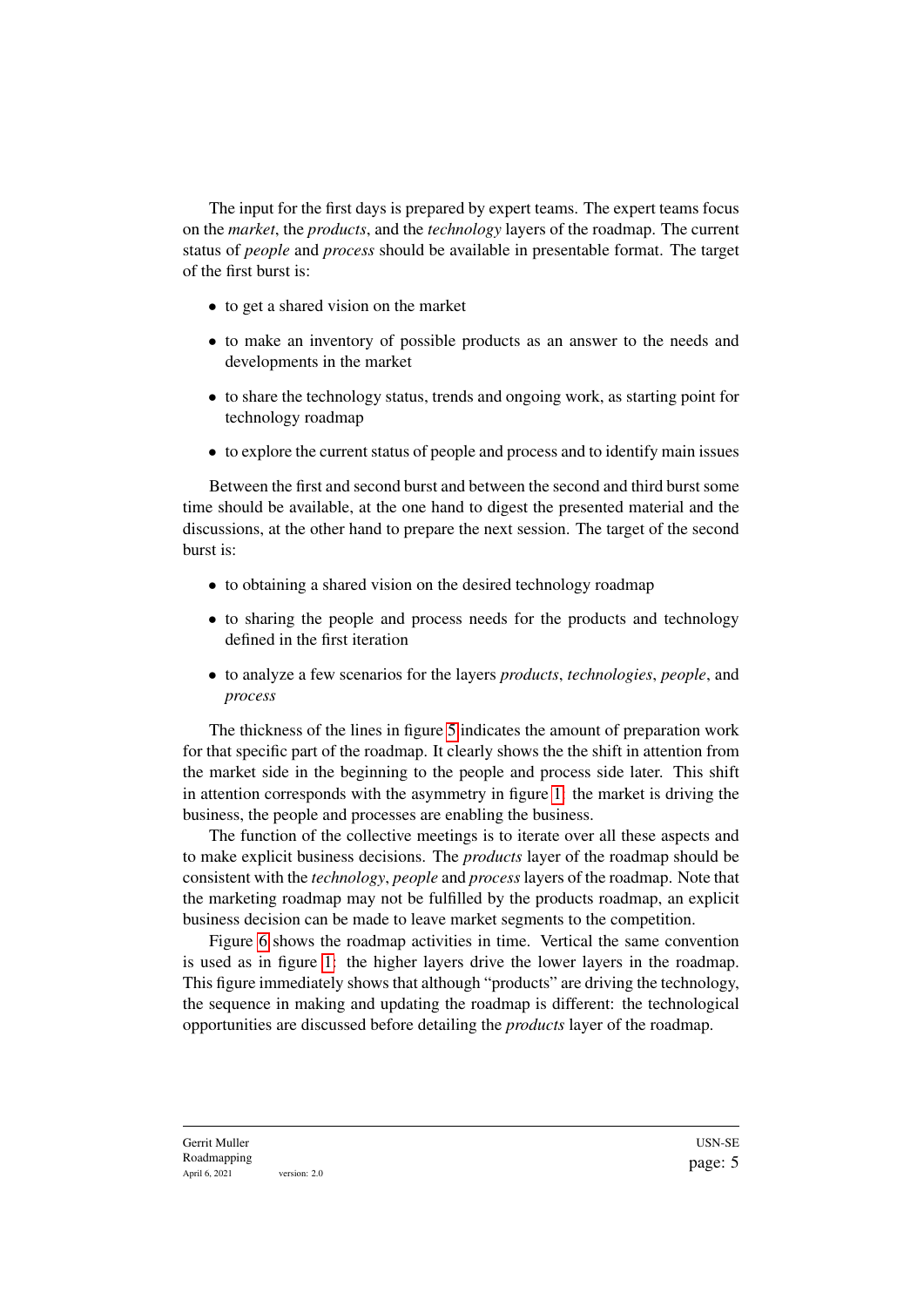

<span id="page-6-0"></span>Figure 6: The roadmap activities visualized in time.

## 5 Roadmap deployment

The roadmap is a shared vision of the organization. This vision is implemented in smaller steps, for instance by defining outputs per program and the related resource allocations per program. In Figure [7](#page-7-0) it is shown that roadmap updates are performed regularly, in this figure every year. After determining the vision a "budget" is derived that sets the charter for the programs. The budget is revised with an higher update frequency, typically every 3 months. The budget itself sets goals and constraints for the operation. The programs and projects in the operation have to realize the outputs defined in the budget. The operational activity itself uses detailed schedules as means for control. The schedules are updated more frequently than the budget update. Within the operational activity the updates are mostly event driven: changes in the market, technology or resources that render the existing plan obsolete.

From long term vision to short term realization is a 3-tier approach as shown in Figure [8.](#page-7-1) The roadmap provides the context for the budget, the budget defines the context for the detailed plans. The highest tier, the roadmap, has the longest horizon, the slowest update rate, and the broadest scope. When going down in tiers, the horizon tends to decrease, the update rate increases, and the scope decreases. The roadmap provides a vision, and as such is not committal. A budget is a commitment to all involved parties. Plans are means to realize the programs and projects, and tend to adapt frequently to changed circumstances.

## 6 Roadmap Essentials

We recommend to create a roadmap that fulfills the following requirements:

• Issues are recognizable for all stakeholders.

Gerrit Muller Roadmapping April 6, 2021 version: 2.0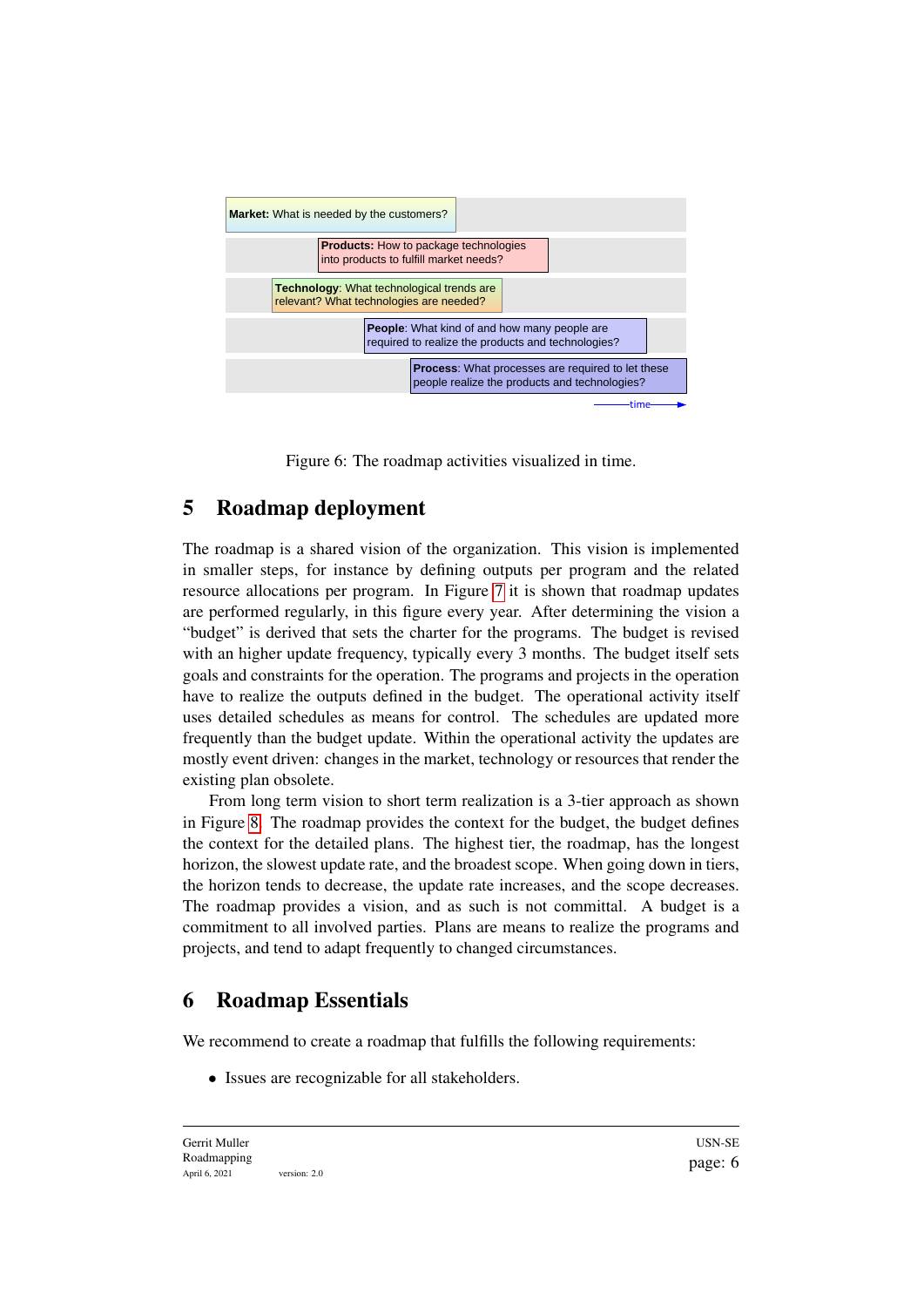

Figure 7: The roadmap is used to create a budget and resource allocation. The operational programs and projects use more detailed plans for control.

<span id="page-7-0"></span>

|               | horizon          | update       | scope               | type          |
|---------------|------------------|--------------|---------------------|---------------|
| roadmap       | 5 years          | 1 year       | portfolio           | vision        |
| budget        | 1 year           | 3 months     | program             | commitment    |
| detailed plan | $1$ mnth- $1$ yr | 1 day-1 mnth | program or activity | control means |

<span id="page-7-1"></span>Figure 8: Three planning tiers and their characteristics

- All items are clearly positioned in time; uncertainty can be visualized explicitly.
- The main events (enabling or constraining) must be present.
- The amount of information has to be limited to maintain the overview.

#### 6.1 Selection of most important or relevant issues

The art of making a roadmap is the selection of the most relevant issues. It is quite easy to generate an extensive roadmap, visualizing all marketing and technological information. However, such superset roadmap is only the first step in making the roadmap. The superset of information will create an overload of information that inhibits the overview we strive for.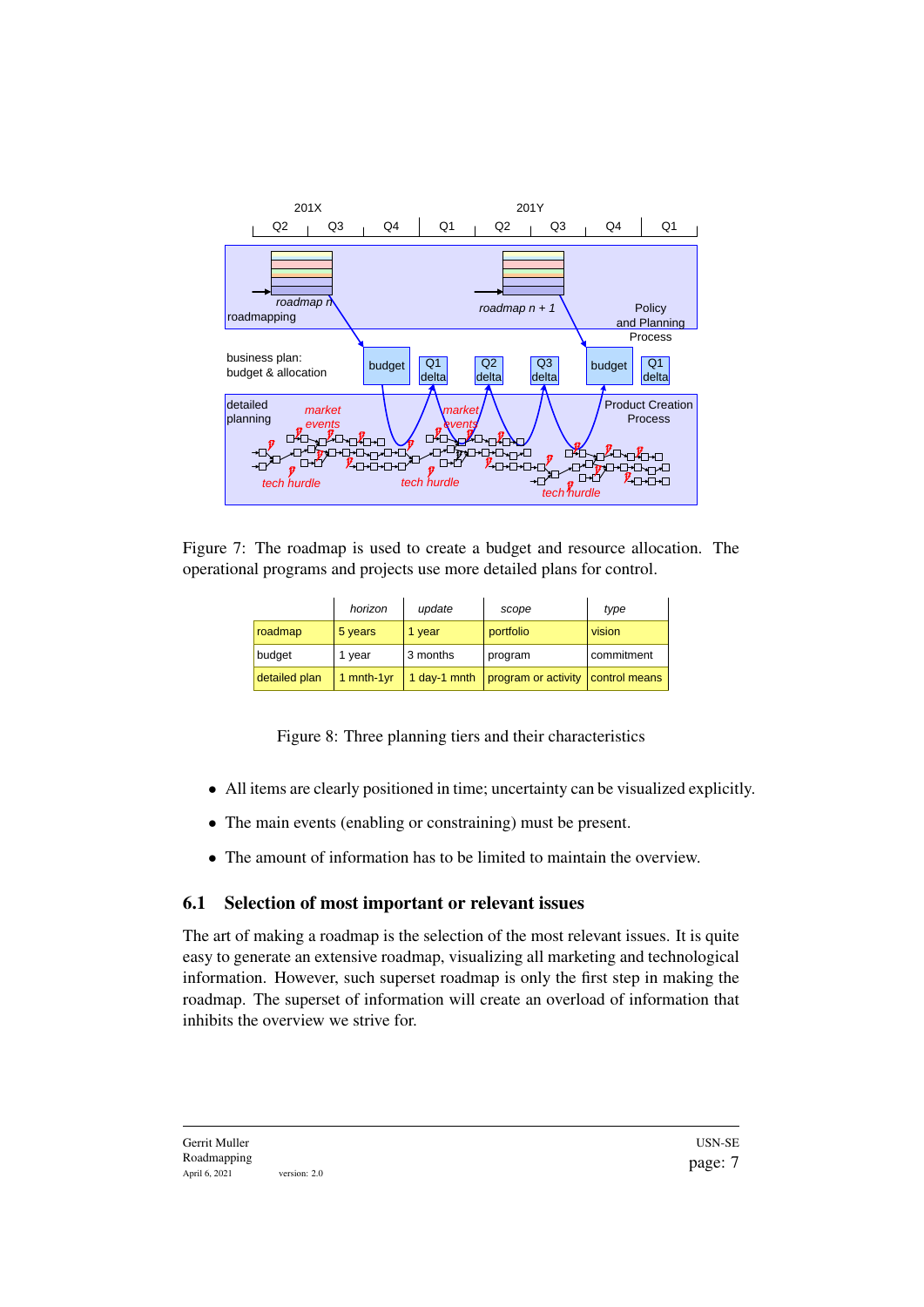### 6.2 Key drivers as a means to structure the roadmap

In [\[1\]](#page-10-0) key drivers are explained as an effective method to elicit and understand requirements. Key drivers can also be very helpful in the creation and update of the roadmap. At the marketing side the trend in these key drivers must be visible in the roadmap. Showing key driver trends also helps to structure the roadmap.

The supporting roadmaps can clarify how the key driver trends will be supported For instance, a technology roadmap per key driver is a very explicit way to visualize the relationship between the market in terms of key drivers, the products with the expected performance levels, and enabling technologies.

## 6.3 Nothing is certain, ambiguity is normal

A roadmap is a means to share insight and understanding in a broader time and business perspective. Both dimensions are full of uncertainties and mostly outside the control of the stakeholders. It can not be repeated often enough that a roadmap is only a vision (or dream?).

*The only certainty about a roadmap is that reality will differ from the vision presented in the roadmap.*

As a consequence the investment in making the roadmap more accurate and more complete should be limited. Nobody can predict the future, we will have to live with rather ambiguous visions and expectations of the future.

### 6.4 Use facts whenever possible

The disclaimer that *ambiguity is normal* can be used as an excuse to deliver sloppy work Unfortunately, a sloppy roadmap will backfire to the creators. It is recommended to base a roadmap on facts whenever possible Examples of sources of facts are:

- Market analysis reports (number of customers, market size, competition, trends)
- Installed base (change requests, problem reports, historical data)
- Manufacturing (statistical process control)
- Suppliers (roadmaps, historical data)
- Internal reports (technology studies, simulations)

Use of multiple data sources enable cross-verification of the sanity of assumptions For instance, predictions of the market size in units or in money should fit with the amount of potential customers and the amount of money these customers are capable (and willing) to spend.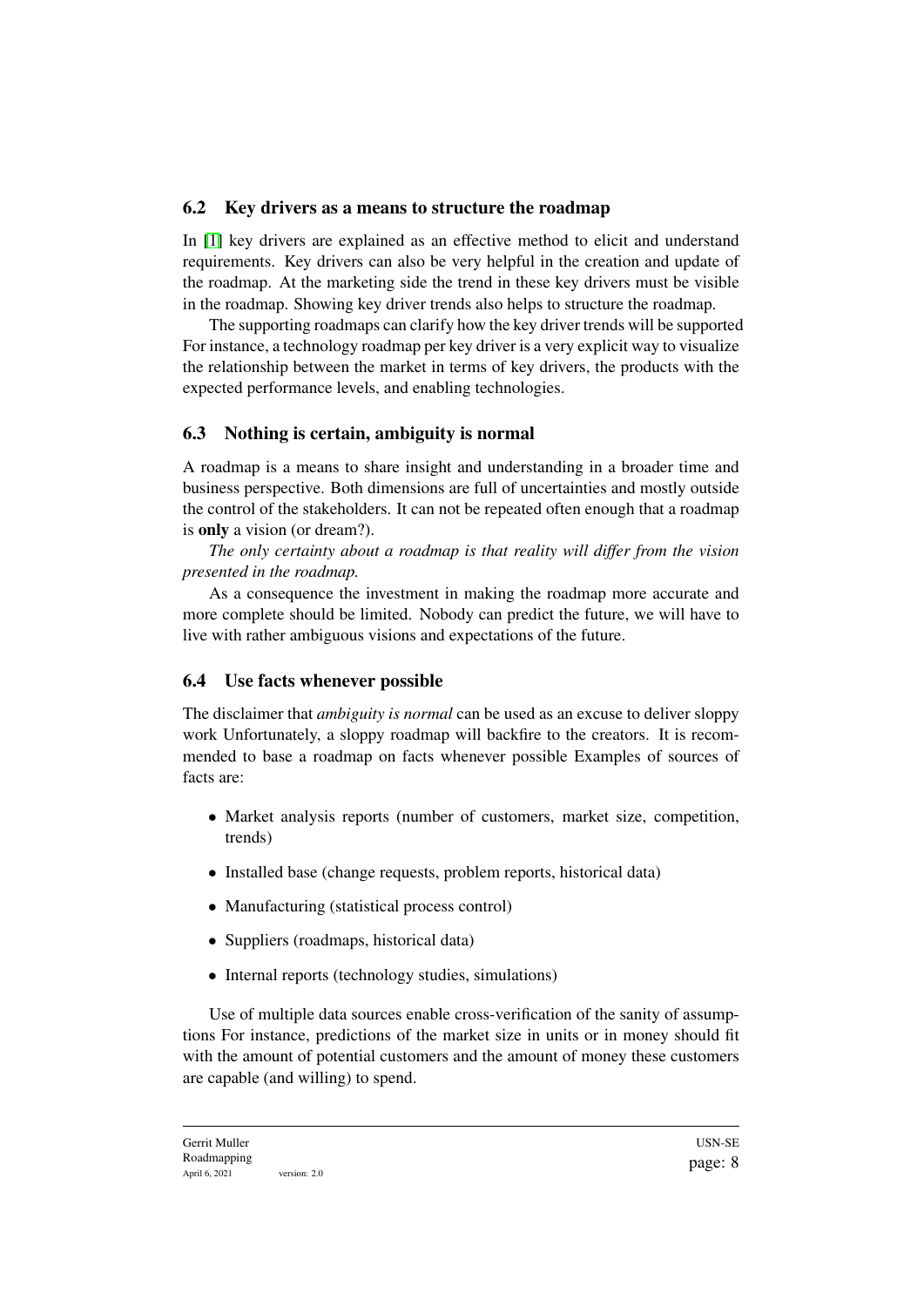## 6.5 Do not panic in case of impossibilities

It is quite normal that the roadmap layers appear to be totally inconsistent For instance, a frequent occurring effect is that the budget estimate in response to the market requirements is 3 times the available budget<sup>[1](#page-9-0)</sup>. Retrospective analysis of past roadmaps shows that the realized amount of work for the given budget is often twice the estimate made for the roadmap. In other words, due to a number of effects the roadmap estimates tend to have a pessimistic bias. The overestimation can be caused by:

- Quantization effects of small activities (the amount of time is rounded to person weeks/months/years).
- Uncertainty is translated into margins at every level (module, subsystem, system).
- Counting activities twice (e.g., in technology development and in product development).
- Quantization effects of persons/roles (full time project leader, architect, product manager, et cetera per product).
- Lack of pragmatism, a more extensive technical realization than required for the market needs.
- Too many bells and whistles without business or customer value.

Initial technical proposals might be more extensive than required for market needs, as mentioned in the lack of pragmatism. Technical ambition is good during the roadmap process, as long as it does not pre-empt a healthy decisions. The roadmapping discussions should help to balance the amount of technology anticipation with needs and practical constraints.

## 7 Acknowledgements

The insight that a roadmap should cover all 5 views form market to process came to me via Hans Brouwhuis. Roadmapping as a business tool gained momentum within Philips during the quality actions inspired by Jan Timmer.

The critical and constructive remarks by Jürgen Müller helped to shape this article.

<span id="page-9-0"></span><sup>&</sup>lt;sup>1</sup>This factor 3 is an empirical number which of course depends on the company and its culture